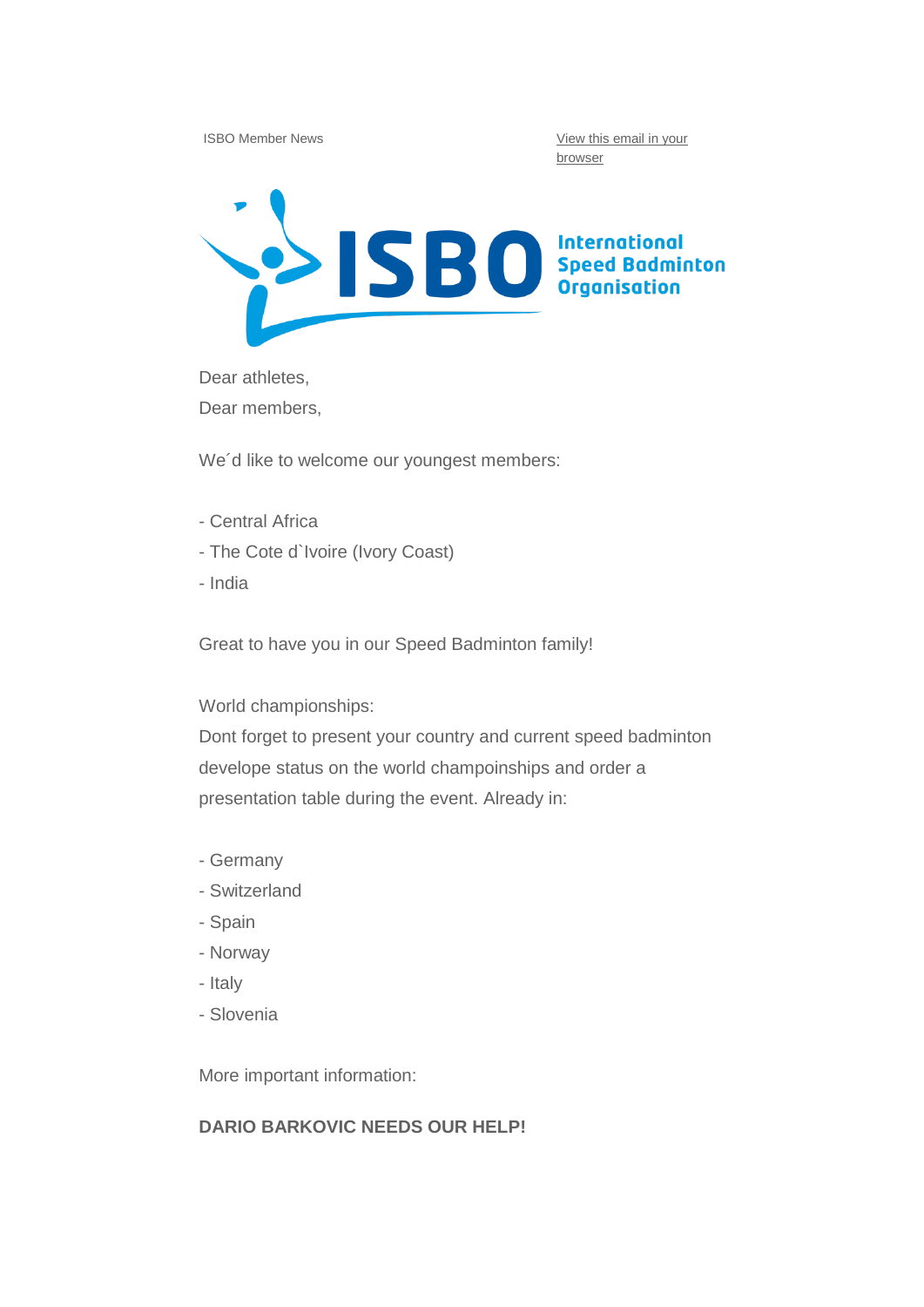**Many of you probably know Dario from the many tournament he has participated or supported upcoming Croatian junior players. Also Dario was 50% of the tournament desk at the 2012 European Chamionchips. Here is his message to us which we want to forward to you:**



**Dario Barkovic** 15. Juli um 09:16 - Zagreb

OT: My life - my fight - my hope Dear friends I need your help

First of all sorry for this offtopic in this group

As many of you knows I have very rare illness called cystinuria. This couse a very fast growing stones in my kidney.

I have only one kidney so this become very risky for my life. I passed three surgery in last 2.5 years and last one few days ago was not successful. Doctors did not clean my kidney from stones completly so I will need to make at least one more surgery.

More worrisome is that I need to take lifetime therapy which is very expensive and I do not have money to buy it. This drugs are not covered by croatian health insurance so I need to buy it outside Croatia and pay for few months in advance.

This illness is reason why I am not present like player on our tournaments this year.

I hope you can help me with some funds to buy medicaments and avoid future health troubles.

Riiffeisen Bank Austria d.d., Zagreb Dario Barkovic IBAN: HR8424840083291601493 SWIFT/BIC: RZBHHR2X

Very big thanks to all Hope I will come to Berlin and see you again

### **IMPORTANT ALERT FOR ORGANIZERS:**

We are **missing some tournament announcements** for 2015.

Therefore we ask all organizers from 2014 and 2015

tournaments to contact:

[tournament@isbo-speebadminton.com.](http://isbo-speedbadminton.us10.list-manage.com/track/click?u=f4ffb019b7515fca251ddec41&id=7b23448685&e=64ff28cd0d)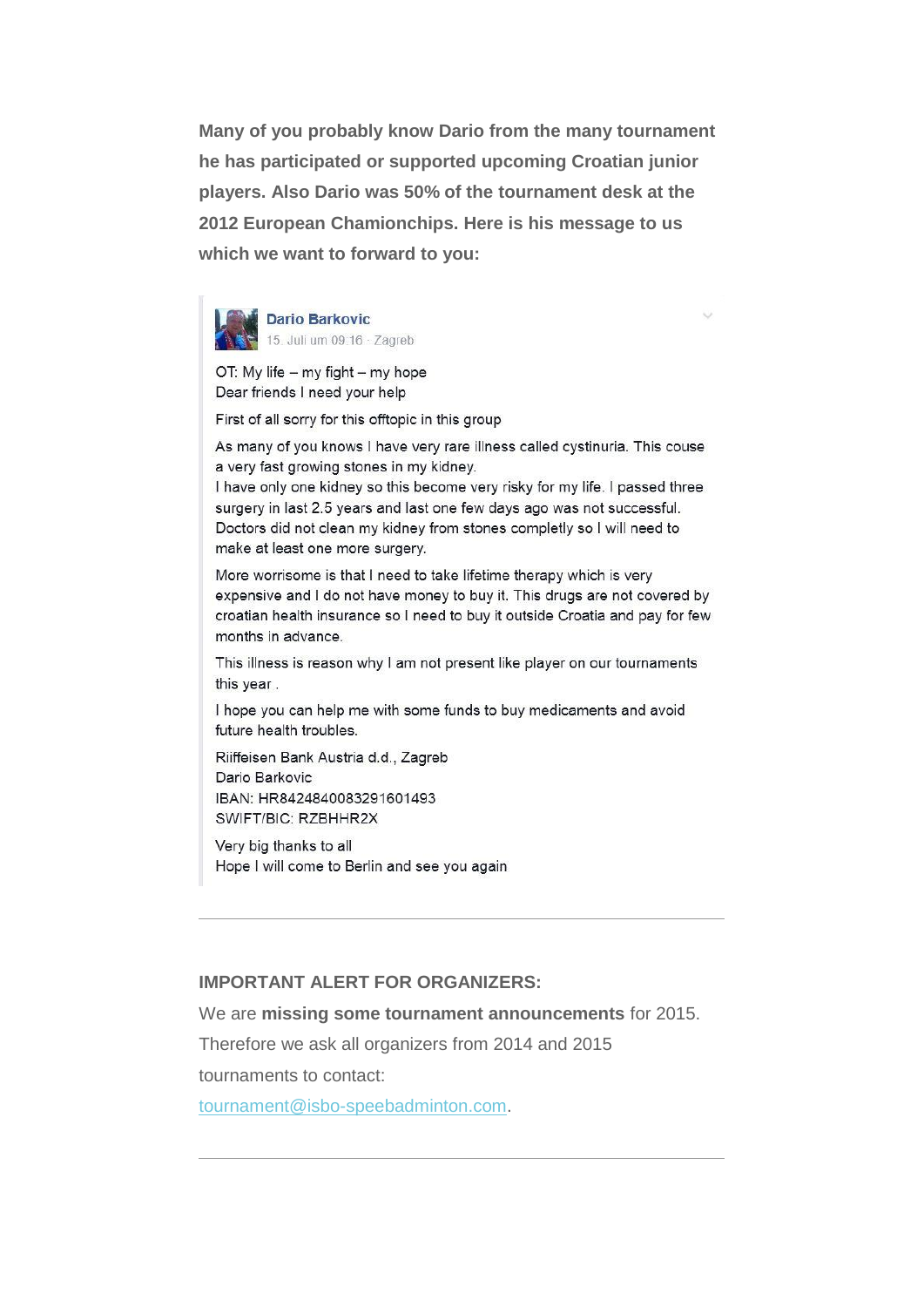### **NON PROFIT CHARACTER:**

After long and hard discussions we finally managed it to reach the non profit character. This will help us to find sponsors and give us the chance to be part of bigger organizsations (f.e. we reached the next step in direction sport accord).

#### **SPONSORING PARTNERS:**

We a proud to introduce a new sponsor for the ISBO: Ulrich Burkhardt , our current O40 world champion, becomes a new supporter of the ISBO!

What many of you did not know is that Uli has also been one of the driving forces behind the first official Speed Badminton rules & rankings.

Thank you Uli for your support both now and over the last years.

The ISBO presents now two sponsor packages as sponsoring proposials. If you want to have more information about it and help the isbo to find new partners and supporters contact [gossen@isbo-speedbadminton.com.](mailto:gossen@isbo-speedbadminton.com)

# **[Become Volunteer for the ISBO Speedminton\(R\) World](http://isbo-speedbadminton.us10.list-manage.com/track/click?u=f4ffb019b7515fca251ddec41&id=a0f18b6e56&e=64ff28cd0d)  [Championships 2015 in Berlin](http://isbo-speedbadminton.us10.list-manage.com/track/click?u=f4ffb019b7515fca251ddec41&id=a0f18b6e56&e=64ff28cd0d)**

International Speed Badminton Organisation (ISBO) Trachenbergring 85 12249 Berlin, Germany Phone: +4930-69567686 Mail: inf[o@isbo-speedbadminton.com](mailto:gossen@isbo-speedbadminton.com) Internet: [www.isbo-speedbadminton.com](http://isbo-speedbadminton.us10.list-manage.com/track/click?u=f4ffb019b7515fca251ddec41&id=26661db53e&e=64ff28cd0d)

Speedminton® is the official main sponsor of the ISBO